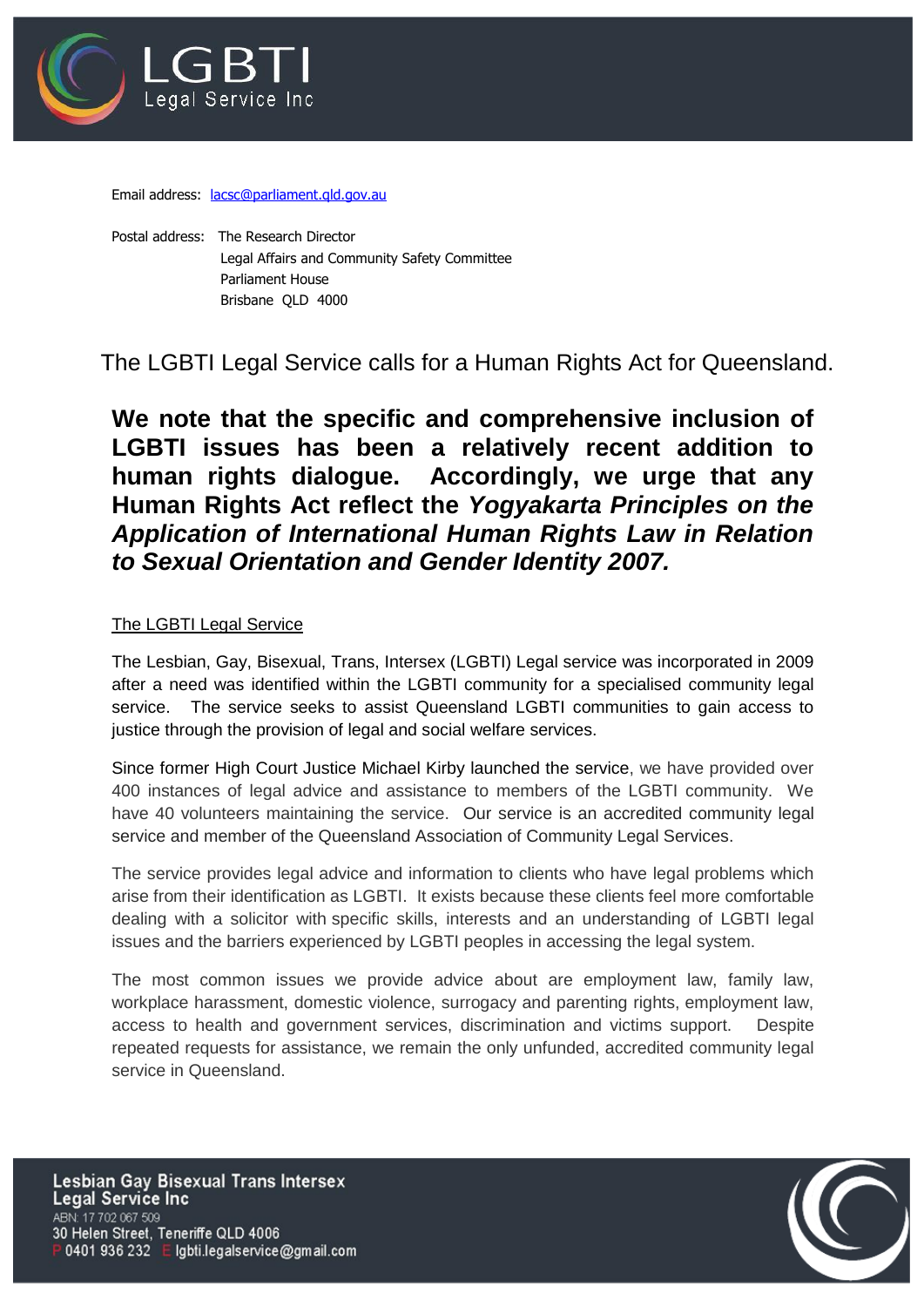

### LGBTI Legal Service supports a Human Rights Act that:

- reflects our key human rights obligations, including civil, political, economic, social and cultural rights;
- will respect, protect and fulfil these human rights obligations;
- takes a holistic and unified approach to maximise cultural change and educative function;
- provides a process for parliament to explain how new laws impact on human rights, while retaining parliamentary sovereignty;
- requires compliance with human rights at all levels of government policy and decision-making;
- provides a process for independent investigation and resolution of human rights complaints;
- provides a process for education, training, and information dissemination;
- provides a regular and independent assessment of steps taken by government to meet human rights responsibilities;
- requires courts and tribunals to interpret laws consistently with human rights;
- allows people to bring freestanding human rights matters to the courts and receive enforceable remedies, including damages, for breaches of human rights, and;
- allows private entities the opportunity to comply with human rights obligations.

Some of the issues faced by LGBTI people in Queensland:

- *Disproportionate violence, harassment, bullying and exclusion.* One study found that 73 per cent of LGBTI respondents had experienced homophobic verbal abuse and 23 per cent had experienced physical violence.<sup>1</sup>
- *A lack of visibility*. For example, a national report recommended specific inclusion within family and domestic violence strategies of measures to address violence in same- sex relationships, and toward trans and gender diverse people. $^2$
- *A lack of research* into the issues faced by LGBTI people
- *A lack of training* for government and community sector in working with LGBTI people.
- *Conflict* between religious convictions and LGBTI identities.

**.** <sup>1</sup> Shirleene Robinson and Alan Berman, *Speaking out: Stopping homophobic and transphobic abuse in Queensland* (Australian Academic Press, 2010) 17.

<sup>2</sup> AHRC National Consultation Report 2015,

[https://www.humanrights.gov.au/sites/default/files/document/publication/SOGII%20Rights%20Report%20201](https://www.humanrights.gov.au/sites/default/files/document/publication/SOGII%20Rights%20Report%202015_Web_Version.pdf) [5\\_Web\\_Version.pdf](https://www.humanrights.gov.au/sites/default/files/document/publication/SOGII%20Rights%20Report%202015_Web_Version.pdf)

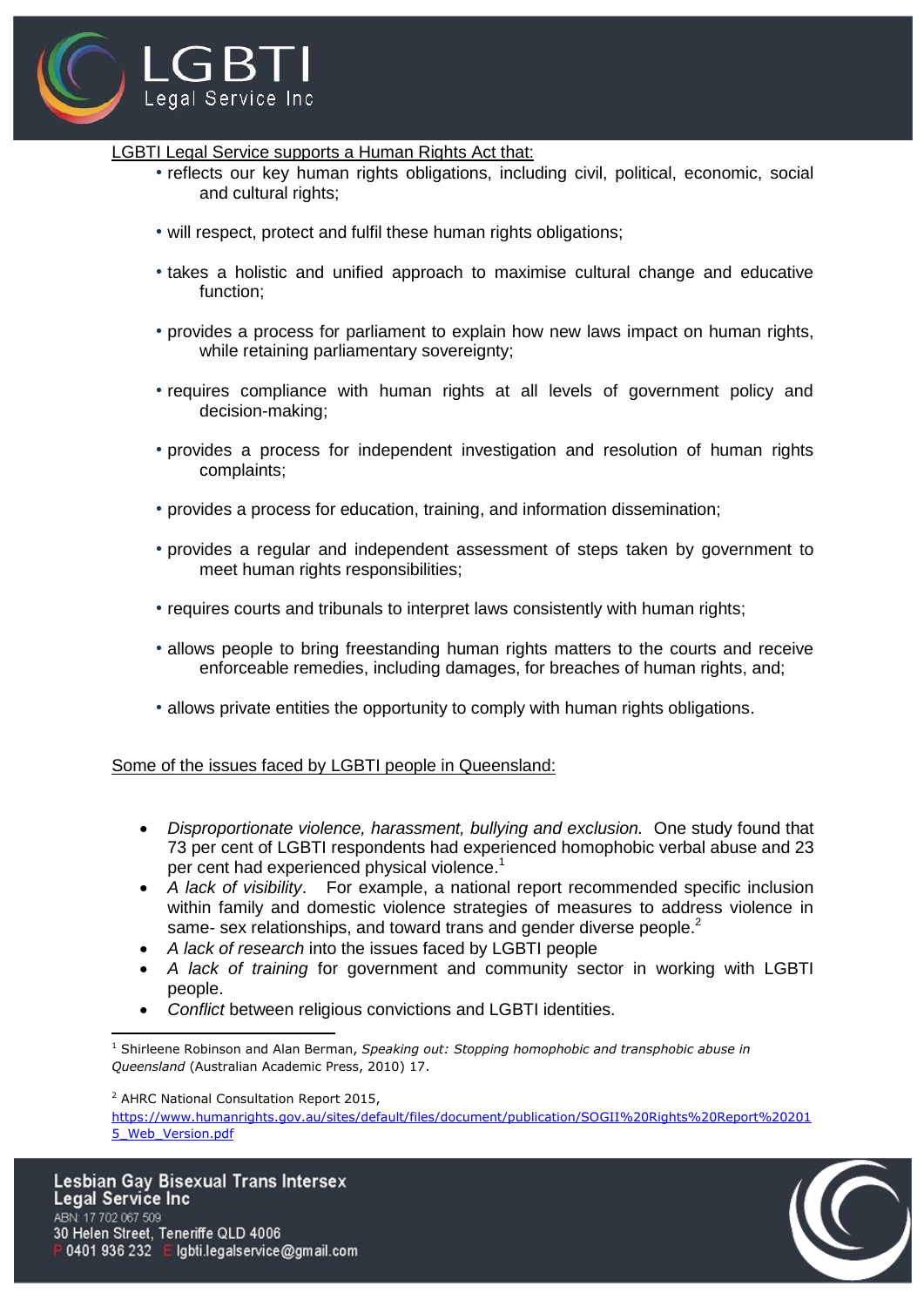

- *Discrimination* in finding and retaining employment
- *Discrimination* in access to healthcare
- *Bullying and harassment* in schools
- Historic and contemporary *problems with the criminal justice system*. For example, the expunging of prior criminal convictions for homosexuality, problems faced by trans people in prison, the difference in age of consent and the homosexual advance defense.

Many of these issues are complicated and enhanced for some groups of LGBTI people, such as people from diverse cultural backgrounds, Aboriginal and Torres Strait Islanders and people with a disability.

### Relevant Human Rights for LGBTI people

Earlier human rights instruments contain some protections for LGBTI people, especially through non-discrimination and equality provisions. The *International Covenant on Civil and Political Rights* (ICCPR) enshrines the rights of all people to non-discrimination and equality before the law. Article 2(1) of the ICCPR sets out the principle of non- discrimination. Article 26 of the ICCPR sets out the principle of equality before the law.

Other relevant rights for LGBTI people in the ICCPR include the right to privacy (article 17) and the right to marry and found a family (article 23).

The right to non-discrimination on the basis of sexual orientation specifically is recognized in the following international treaties:

- *International Covenant on Economic, Social and Cultural Rights*
- *Convention on the Rights of the Child*
- *Convention on the Elimination of All Forms of Discrimination against Women*

UN Committees relating to these treaties have also commented that this protection applies to people with diverse gender identities.<sup>3</sup>

We note that the specific and comprehensive inclusion of LGBTI issues has been a relatively recent addition to human rights dialogue. Accordingly, we urge that any Human Rights Act reflect the *Yogyakarta Principles on the Application of International Human Rights Law in Relation to Sexual Orientation and Gender Identity 2007.* 

**.** 



<sup>3</sup> See for example, Committee on Economic, Social and Cultural Rights, *General Comment No. 20 – Non-Discrimination in Economic, Social and Cultural Rights*, UN Doc E/C.12/GC/20 (2009); Committee on the Rights of the Child, *Concluding Observations of the Committee on the Rights of the Child regarding the United Kingdom*, 9 October 2002, UN Doc CRC/C/15/Add.188, Committee on the Elimination of Discrimination Against Women, *General Recommendation No. 28 on the Core Obligations of State Parties under Article 2 of the Convention on the Elimination of All Forms of Discrimination against Women*, 19 October 2010, UN Doc CEDAW/C/2010/47/GC.2.